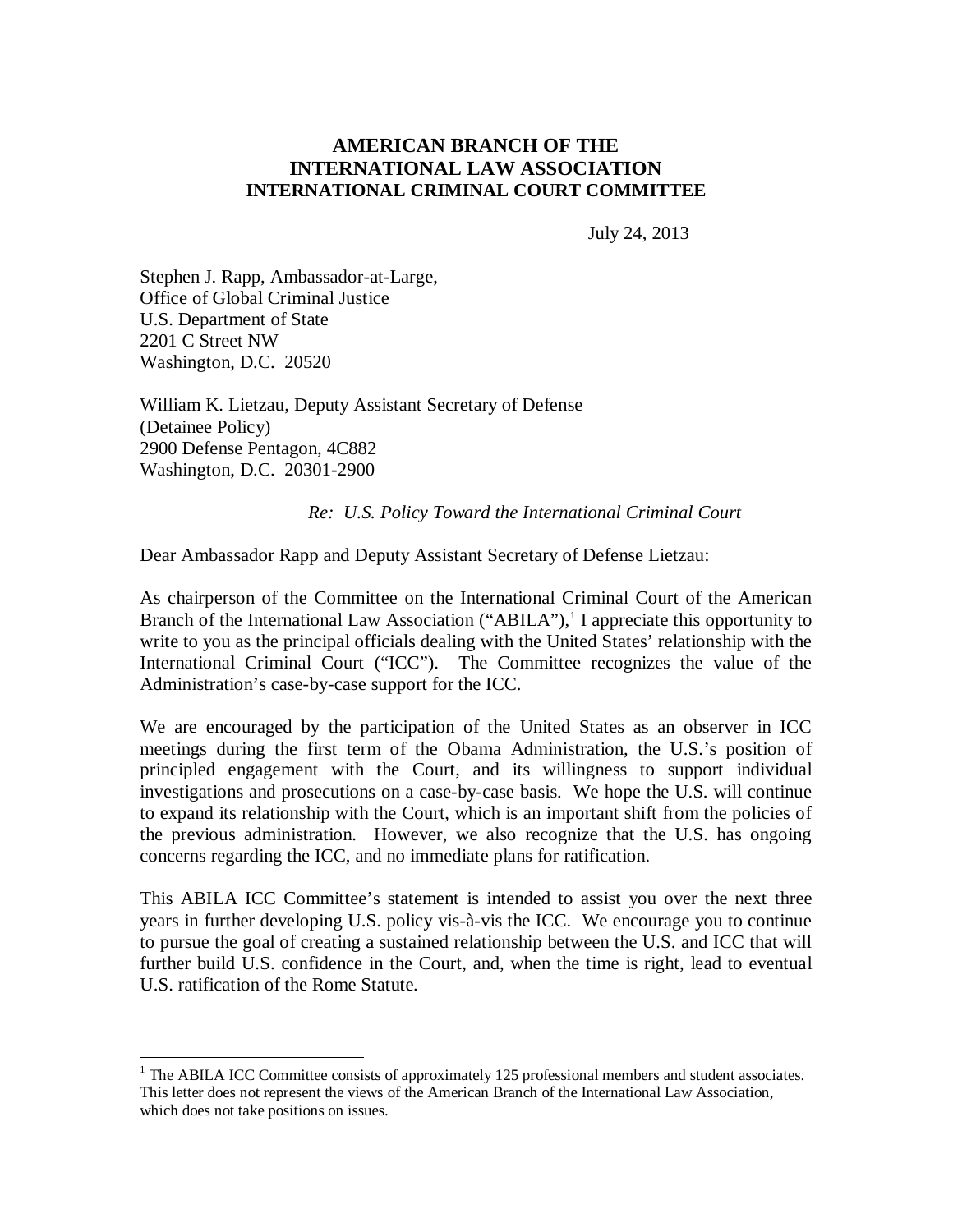## **(1) The Administration should create a firm policy of support for the ICC**

As previously mentioned, this Committee welcomes improvements made in the relationship between the U.S. and the ICC during the first term of the Obama Administration. The Administration has taken a number of positive steps including its decision to participate as an observer in ICC meetings, its willingness to support individual investigations and prosecutions carried out by the Court on a case-by-case basis, and its willingness to publicly state that the U.S. "respects the rights of every country to join the ICC."<sup>2</sup> That said, the current Administration has fallen short of creating a comprehensive policy on the ICC.

To further the U.S.'s principled engagement with the Court during President Obama's second term, the Administration should set forth a clear and unwavering position of support for the ICC. As set forth below, there are a number of concrete steps the Administration should take to affirm its continuous support of the Court and remove any ambiguity regarding its position. Additionally, rather than collaborating only on a caseby-case basis, the Administration should provide a clear and comprehensive policy statement as to its position regarding the Court.

Such a statement would reinforce the Administration's support for the ICC, provide a basis for further consultations among ICC stakeholders in the U.S. Government, and ensure that the U.S. is able to respond to situations that arise in relation to the ICC, in line with U.S. policy goals. We believe that a comprehensive policy statement, together with the measures set forth below, are important elements in constructive and principled engagement with the Court, and would enhance U.S. credibility in its commitment to multilateral engagement and support for international justice.

# **(2) The U.S. should formally recommit to its Rome Statute signatory obligations**

As this Committee has previously recommended, the U.S. should send a note to the United Nations Secretary-General indicating that the U.S. upholds its signatory obligations with respect to the Rome Statute. Such action seems particularly appropriate given that then-State Department Legal Advisor Harold H. Koh has verbally articulated this position in official administration speeches.

The U.S. purported to deactivate its signatory status by means of then-Under Secretary of State John Bolton's May 2002 note to the U.N. Secretary-General,<sup>3</sup> whereby he declared that the U.S. "has no legal obligations arising from its signature."<sup>4</sup> The Administration

 2 "Where Can Victims of Atrocities find Justice?," Remarks by Steven J. Rapp, Ambassador-at-Large for War Crimes, May 10, 2011, Makati, Philippines, at

http://www.state.gov/j/gcj/us\_releases/remarks/2011/165257.htm.

<sup>&</sup>lt;sup>3</sup> Letter from John R. Bolton, U.S. Under-Secretary of State for Arms Control and International Security, to Kofi Annan, U.N. Secretary General (May 6, 2002).

<sup>&</sup>lt;sup>4</sup> Press Briefing with Steven J. Rapp, Ambassador-at-Large for War Crimes,

http://geneva.usmission.gov/2010/01/22/stephen-rapp/.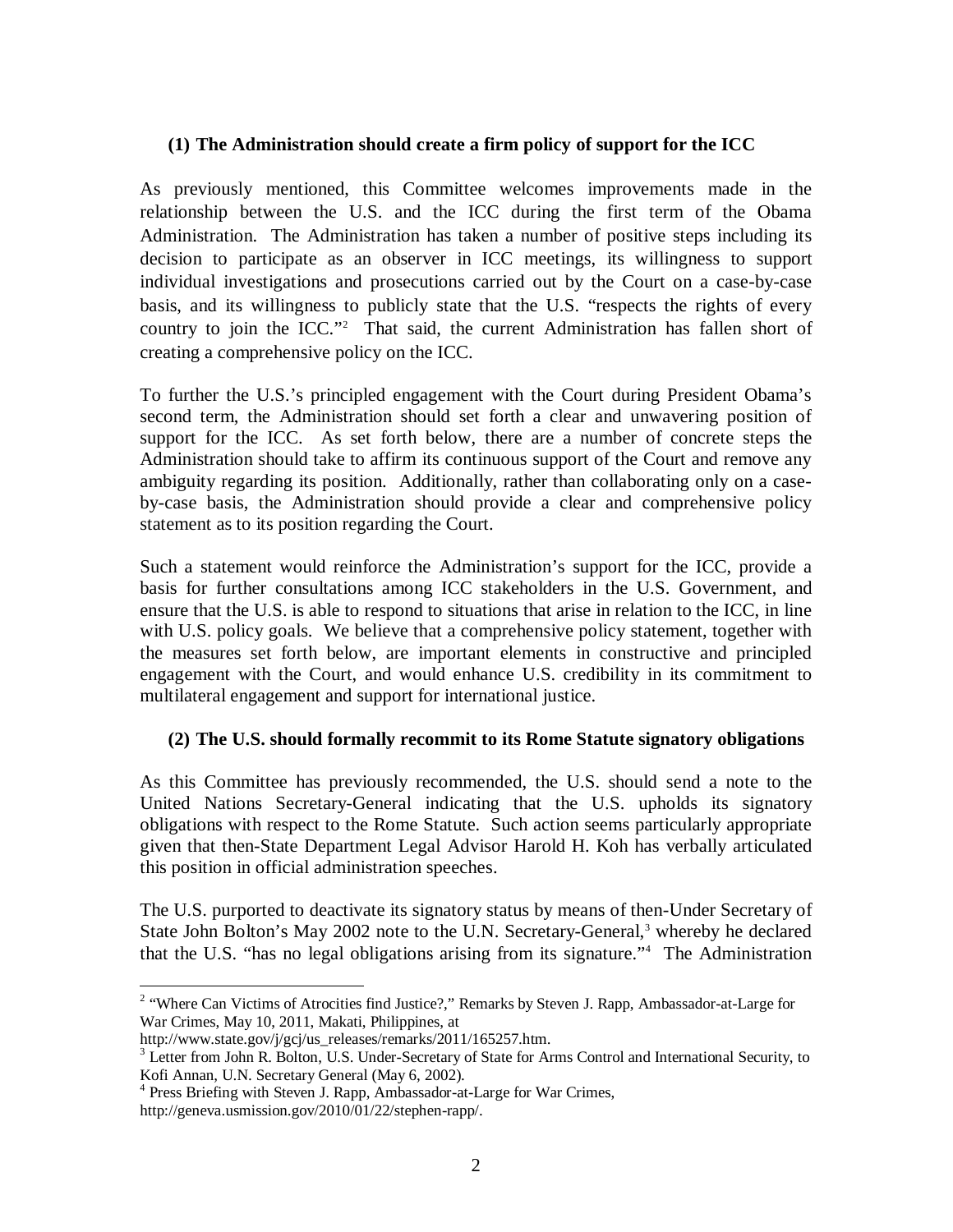should reverse this action by sending a counter-note to the U.N. Secretary General affirming that it will indeed abide by its signatory obligations.

As a signatory to the Rome Statute, the U.S. is only committed to support the "object and purpose" of the treaty. Reaffirming U.S. commitment would reinforce the Administration's current position of supporting the Court on a case-by-case basis. Formal action would also be in line with former State Department Legal Advisor Harold H. Koh's public statements, iterated on three separate occasions, that the U.S. respects the "object and purpose" of the Rome Statute.<sup>5</sup> These statements, however, are insufficient to revoke the Bolton note without more, as there is still a footnote by the U.S.'s name in the U.N.'s listing of Rome Statute States Parties and signatories quoting the contents of the Bolton note.<sup>6</sup>

Formally revoking the May 2002 letter would unequivocally establish the U.S. position on its signatory obligations and solidify its position on the ICC, restoring the credibility of its commitment to the Court and clarifying its position among states. Sending a note does not require Congressional approval and would eliminate ambiguity about the U.S.'s status. Additionally, the note would reaffirm the Administration's position, which has now been informally acknowledged on a number of instances by various officials, that it is committed to cooperation with the Court.

# **(3) The U.S. should work towards repeal of current law banning U.S. funding of the ICC, and eventual repeal of the American Servicemembers' Protection Act**

The Admiral James W. Nance and Meg Donovan Foreign Relations Authorization Act expressly prohibits the use of funds to the ICC, stating that "[n]one of the funds authorized to be appropriated by this or any other Act may be obligated for use by, or for support of, the International Criminal Court unless the United States has become a party to the Court pursuant to a treaty made under Article II, section 2, clause 2 of the Constitution of the United States on or after the date of enactment of this Act."<sup>7</sup> Furthermore, the so-called American Servicemembers' Protection Act of 2002  $("ASPA")$ ,<sup>8</sup> includes a number of objectionable provisions, including one that provides authority to use military force to free U.S. members of the armed forces from the ICC which would presumably include use of force at the Court itself, in The Hague,

 $\overline{a}$ 

 $<sup>5</sup>$  Koh stated this at N.Y.U.'s Center for Global Affairs on October 27, 2010, the Grotius Center of Leiden</sup> University on November 16, 2012, and the New York City Bar Association on November 26, 2012. 6 *See* U.N. Treaty Collection at

http://treaties.un.org/Pages/ViewDetails.aspx?src=TREATY&mtdsg\_no=XVIII-

<sup>10&</sup>amp;chapter=18&lang=en#11

<sup>&</sup>lt;sup>7</sup> Foreign Relations Authorization Act (H.R. 3427), Public Law No. 106-113, §§ 705-706, November 29, 1999.

<sup>8</sup> American Servicemembers' Protection Act of 2002 (H.R. 4775), Public Law No. 107-206 (as amended October 17, 2006 and January 28, 2008).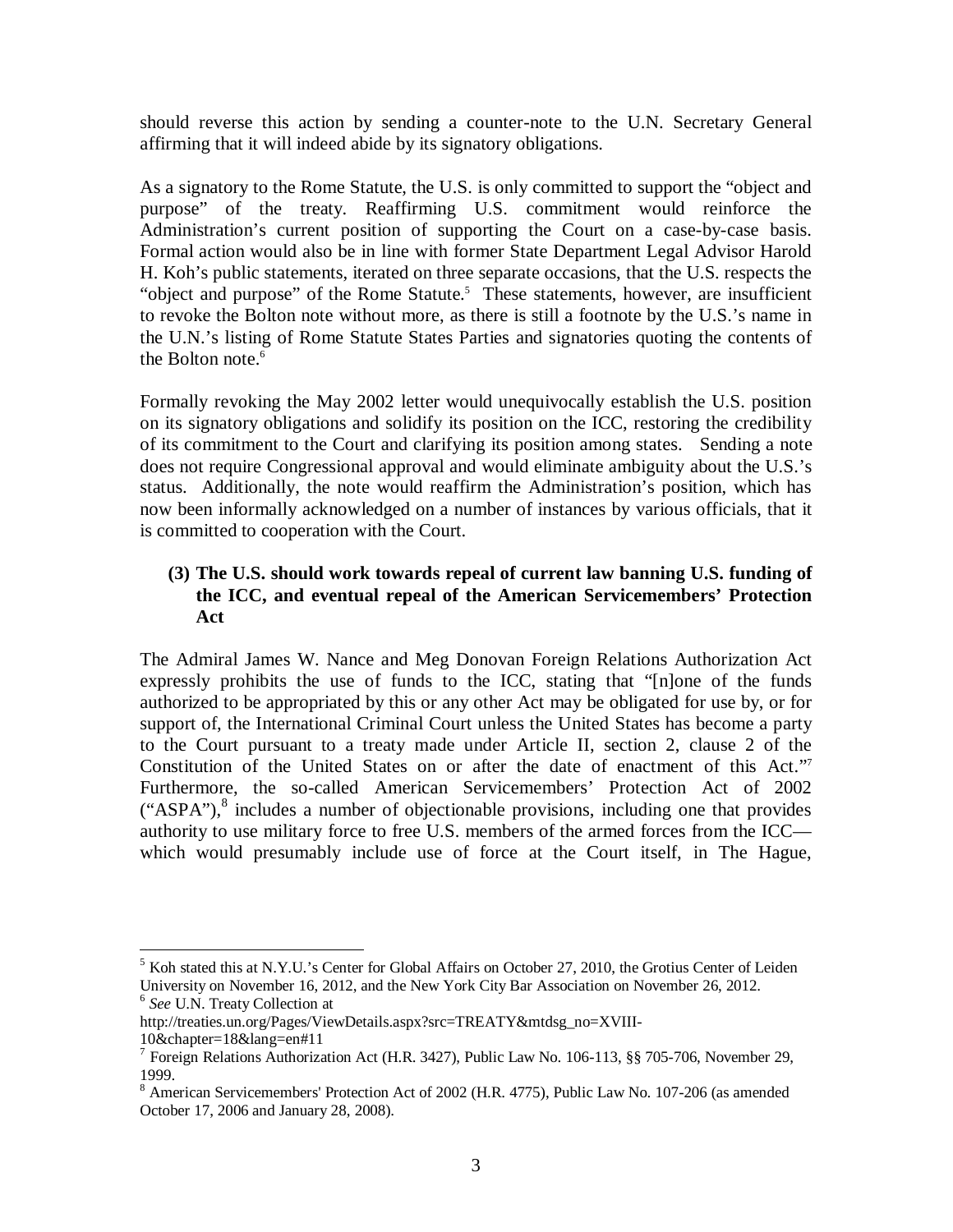Netherlands.<sup>9</sup> In line with the Administration's current position on the ICC, the Administration should work towards Congressional repeal of ASPA and omission of the funding prohibition from the Foreign Relations Authorization Act so as to allow for additional U.S. support for the Court.

In recent remarks during a U.N. Security Council Debate on Peace and Justice, Ambassador Rice stated, on October 17, 2012, that the U.S. is "actively engaged with the ICC Prosecutor and Registrar to consider how we can support specific prosecutions already underway, and [the United States] responded positively to informal requests for assistance."<sup>10</sup> Accordingly, the Administration has offered what they refer to as "in-kind support" to the ICC on a case-by-case basis. That said, without the repeal of the current laws prohibiting funding to the ICC, the U.S. will continue to be impeded in support that the Administration may want to provide to the Court. While in-kind support is an important mechanism, the U.S. could further, and more effectively, support the Court by offering monetary assistance, yet still do so on a case-by-case basis.

## **(4) The U.S. should support the referral by the U.N. Security Council of the situation in Syria to the ICC**

The death toll in Syria is now estimated to exceed  $100,000$ ,<sup> $11$ </sup> and there are credible reports that over 100 civilians continue to be killed each day.<sup>12</sup> The Report of the Independent International Commission of Inquiry on the Syrian Arab Republic, published on February 5, 2013, as well as the High Commissioner for Human Rights, have both characterized the acts that are occurring as "war crimes" and "crimes against humanity."<sup>13</sup>

AMICC website, "Anti-ICC Legislation Generally," at http://www.amicc.org/usicc/legislation. ASPA also prohibited cooperation with the ICC, but the subsequent "Dodd Amendment," however, states: "Nothing in this title shall prohibit the United States from rendering assistance to international efforts to bring to justice Saddam Hussein, Slobodan Milosevic, Osama bin Laden, other members of Al Qaeda, leaders of Islamic Jihad, and *other foreign nationals accused of genocide, war crimes or crimes against humanity.*" Amendment No. 3787 to Amendment No. 3597, at http://www.amicc.org/docs/Dodd2nddeg.pdf (emphasis added). Thus, the U.S. is not prevented from cooperating as to ICC trials (since all ICC trials are necessarily of persons accused of genocide, war crimes or crimes against humanity).

<sup>&</sup>lt;sup>9</sup> Specifically, ASPA permits the U.S. to "to use all means necessary and appropriate to bring about the release of any" American detained by the ICC. ASPA, § 208(a). Other provisions of ASPA (although subject to waiver) include:

Restrictions on U.S. participation in U.N. peacekeeping operations without an exemption from ICC jurisdiction covering them,

<sup>•</sup> Prohibition on direct or indirect transfer of classified national security information, including law enforcement information, to the International Criminal Court, even if no American is accused of a crime.

<sup>&</sup>lt;sup>10</sup> U.N. Security Council Debate on Peace & Justice, with a Special Focus on the Role of the International Criminal Court, remarks by Ambassador Susan E. Rice, U.S. Permanent Representative to the Nations, October 17, 2012, New York, NY.

<sup>11</sup> Reuters, Dominic Evans and Oliver Holmes*, Syria Death Toll Tops 100,000, Rebels Lose Border Town*, (June 26, 2013). The U.N. has estimated over 92,000 fatalities as of the end of April. N.Y. Times, David Jolly, *Death Toll in Syrian Civil War Near 93,000, U.N. Says* (June 13, 2013).

<sup>&</sup>lt;sup>12</sup> "Syria Unrest: 'Humanitarian' Vote Pressed at UN," BBC News, February 29, 2012.

<sup>&</sup>lt;sup>13</sup> U.N. General Assembly, Human Rights Council, *Report of the Independent International Commission of Inquiry on the Syrian Arab Republic*, ¶¶ 1, 42-162, U.N. DOC. A/HRC/22/59 (Feb. 5, 2013) (detailing reported instances of war crimes and crimes against humanity committed during the Syrian crisis); *see*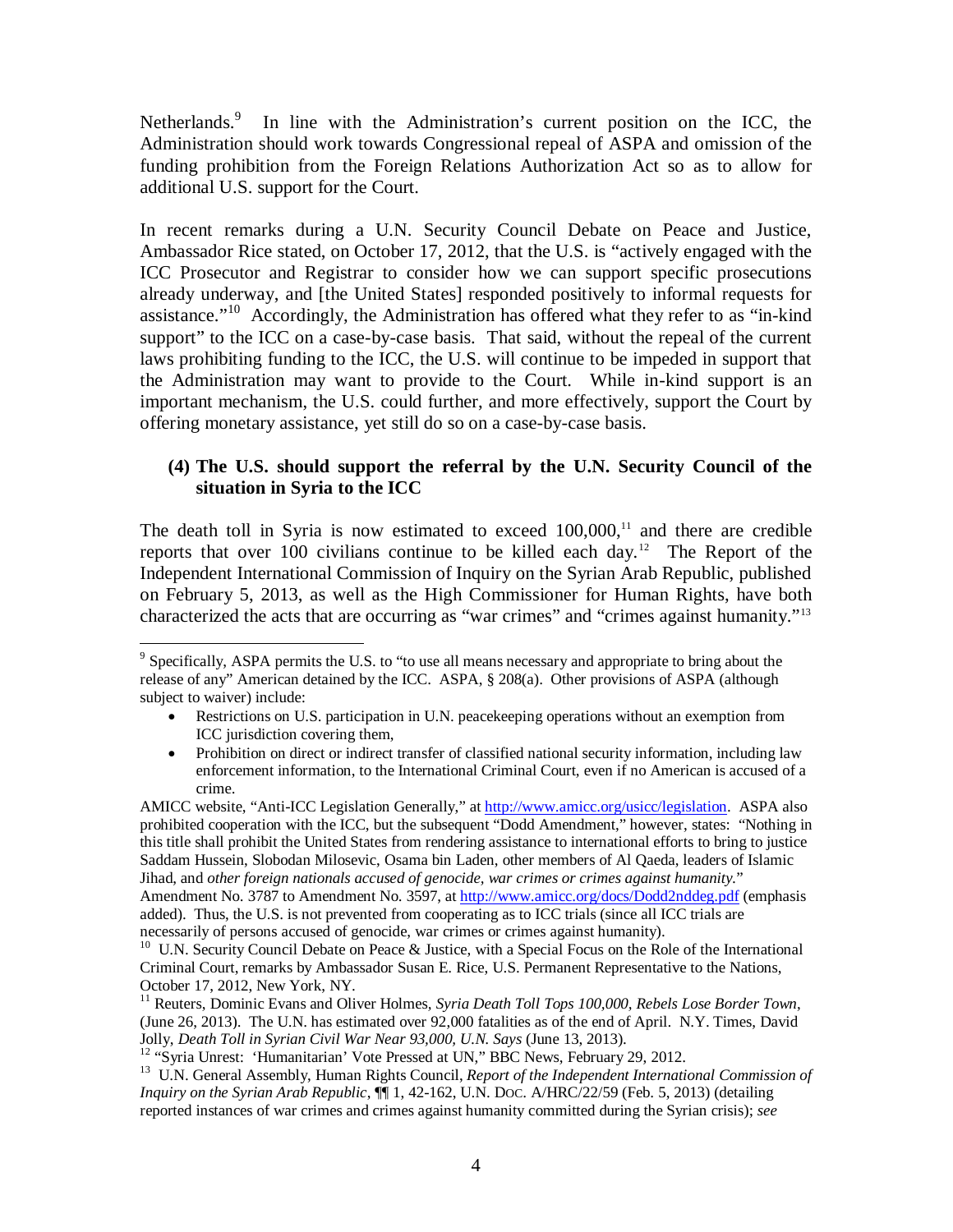Prompt action by the Security Council is needed to stop the appalling atrocities being committed. Because Syria is not a party to the Rome Statute, the ICC lacks jurisdiction absent a referral by the Security Council. The U.S. should support a U.N. Security Council referral of the situation to the International Criminal Court's Prosecutor for investigation and prosecution in order to seek justice for Syrian victims.

Referring the Syrian situation to the ICC is not tantamount to aligning the U.S. with any party to the conflict. Such a referral operates in a neutral way, only requiring the Prosecutor to investigate whether atrocities occurred in Syria. Nor would a referral increase the possibility of escalating the conflict. It would simply ensure that justice for victims of such atrocities is achieved by prosecuting those responsible for perpetrating those crimes.

The Security Council has previously referred two situations to the International Criminal Court: (1) the situation in Darfur (U.N.S.C. Resolution 1593) and (2) the situation in Libya (U.N.S.C. Resolution 1970). At the time of the Libya referral, far fewer fatalities were known to have occurred than have been documented in Syria. Thus, the referral is urgently needed both for the protection of the Syrian people and the Security Council's and Court's credibility. Consistently referring situations such as the one in Syria to the ICC may also deter those committing atrocities from continuing to commit such crimes, thereby saving lives.

It is far too soon to predict whether the Syrian justice system will eventually have the will and capacity to prosecute the crimes now being committed in a timely and effective manner. Regardless, should Syria demonstrate the will and capacity to effectively prosecute atrocities, the complementarity provision of the Rome Statute<sup>14</sup> would preserve Syria's ability to prosecute its nationals.

# **(5) The U.S. should not include language opposing allocation of U.N. funds in Security Council referral resolutions**

Given the budget constraints that the ICC has been facing, with an ever-expanding number of investigations and cases, and demands for even more investigations and prosecutions, it is a matter of serious concern to ICC officials and State Parties that the two U.N. Security Council referral resolutions to date contain language that states that none of the expenses incurred in connection with the referral shall be borne by the U.N.<sup>15</sup> Neither does the Rome Statute require that funding accompany referrals, nor could the Rome Statute mandate that the Security Council or General Assembly allocate funding,

 $\overline{a}$ *also* Nick Cumming-Bruce, *U.N. Rights Officials Urge Syria War Crimes Charges*, N.Y. TIMES, Feb. 18, 2013, A10, at http://www.nytimes.com/2013/02/19/world/middleeast/un-rights-panel-says-violence-insyria-is-mounting.html?  $r=0$  (Navi Pillay, the U.N. High Commissioner for Human Rights, and the U.N. Human Rights Council state that war rimes and crimes against humanity have been committed in Syria and renew requests that the Syrian crisis should be referred by the Security Council to the International Criminal Court).

<sup>14</sup> *See* Rome Statute, art. 17.

<sup>15</sup> S.C. res. 1593, para. 7; S.C. res. 1970, para. 8.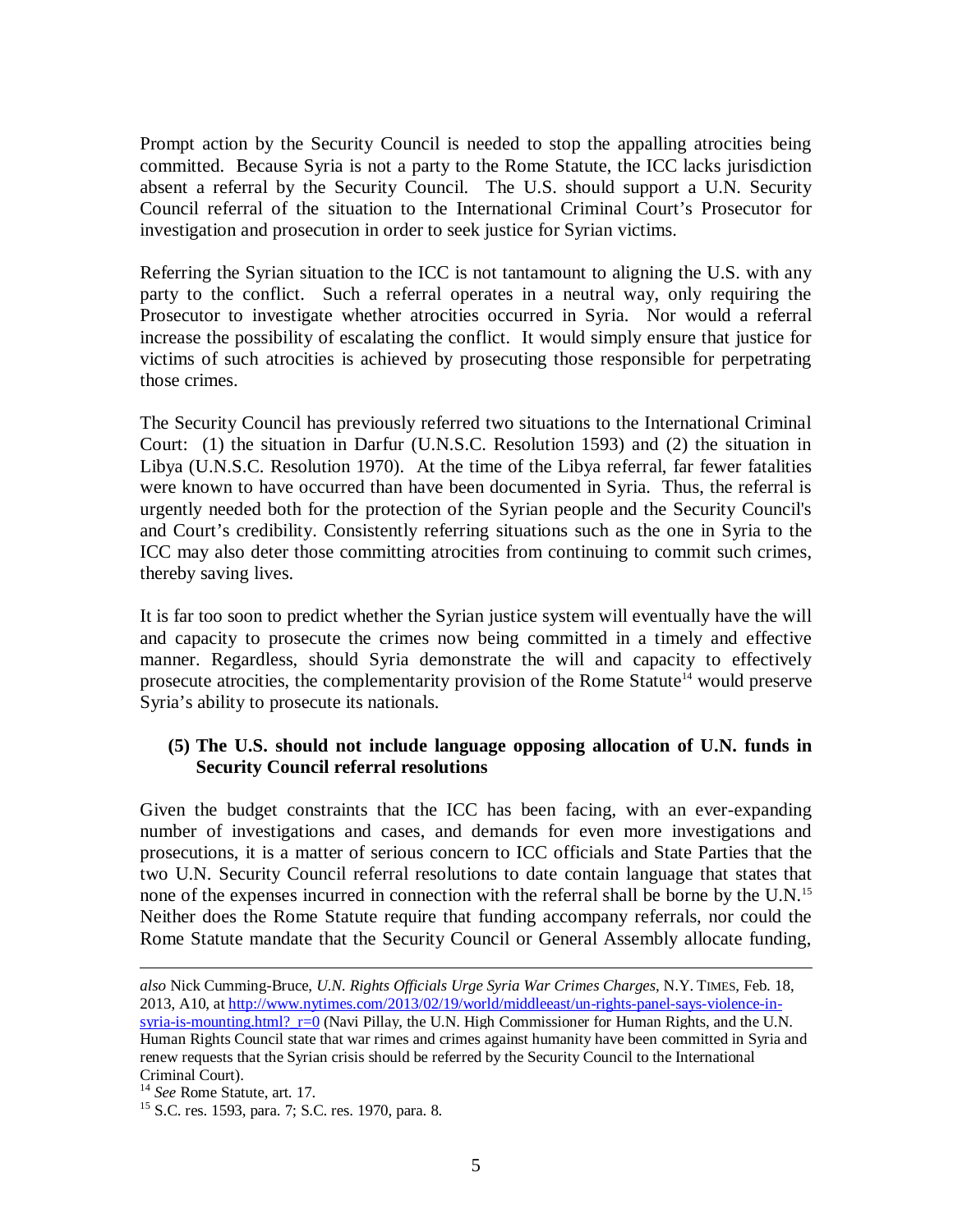since both those entities derive their powers from the U.N. Charter. Yet, pragmatically, if the Security Council made a number of consecutive referrals without funding accompanying them, then the Court could be in the impossible position of having insufficient funding to investigate and/or prosecute the referred matters. This potential predicament has led some to suggest that the Prosecutor should decline to initiate an investigation on a referred matter for which she does not have sufficient funding, by invoking Rome Statute article 53.1(c) that it would "not serve the interests of justice" to proceed, if unable to do so properly, due to lack of sufficient funding.<sup>16</sup> The judges too might refuse to authorize the commencement of an investigation in the case of an unfunded Security Council referral.<sup>17</sup> As a practical matter, Security Council member states should, in order to ensure successful referrals, consider excluding such language, leaving it to the General Assembly to consider the matter of funding. Note also that a serious legal issue exists as to whether the Security Council actually has the power to refuse to allocate funds to accompany the referral, when budget decisions, under the U.N. Charter, are made by the General Assembly.<sup>18</sup>

We understand that the U.S. has particular concerns about U.N. funds being utilized to pay for ICC investigations and prosecutions. U.S. dues comprised 22% of the U.N. budget for  $2013$ ,<sup>19</sup> and, as noted above, the U.S. has a current legislative ban on funding the ICC. Thus, the argument is sometimes made that the U.S. may not permit U.N. funds to go to the ICC as doing so would violate U.S. law. Yet, another reading of U.S. law is that it only prohibits direct U.S. funding to the ICC, such that there would be no impediment to using U.N. dues to fund the ICC. Acknowledging that the U.S. government, including members of Congress and the Department of Defense, may not agreed with this reading, and that domestic politics may make it difficult for the U.S. to accept such a reading, we urge you nonetheless to consider this interpretation of U.S. law. Alternatively, as noted above, the Administration should work towards Congressional repeal of the legislation that prevents U.S. funding of the ICC. If the U.S. supports a Security Council referral to the ICC (as it did in the situation of Libya), then it, along with other Security Council member states, has a vested interest in ensuring that the Court has sufficient funds to carry out the Security Council's directive.

http://opiniojuris.org/2013/01/14/a-few-thoughts-on-a-syria-referral/ (arguing same).

 $\overline{a}$ 

<sup>&</sup>lt;sup>16</sup> See Rome Statute, art. 53.1(c) ("In deciding whether to initiate an investigation, the Prosecutor shall consider whether . . . [t]aking into account the gravity of the crime and the interests of victims, there are nonetheless substantial reasons to believe that an investigation would not serve the interests of justice"). Kevin Jon Heller, Opinio Juris, "A Few Thoughts on a Syria Referral," at

<sup>17</sup> *See* Rome Statute, art. 13 ("The Court *may* exercise its jurisdiction . . . ."). *Compare* Rome Statute, art. 15 (4) ("If the Pre-Trial Chamber . . . considers that there is a reasonable basis to proceed with an investigation . . . it shall authorize the commencement of the investigation . . ."). <sup>18</sup> U.N. Charter, art. 17.1.

<sup>19</sup> U.N. Secretariat, *Assessment of Member States' Contributions to the United Nations Regular Budget for the Year 2013 and of New Member States' Advances to the Working Capital Fund for the Biennium 2010-* 2011 and Contributions to the United Nations Regular Budget for 2011 and 2012, at p. 6, U.N. Doc. ST/ADM/SER.B/866 (Dec. 24, 2012),

http://www.un.org/ga/search/view\_doc.asp?symbol=ST/ADM/SER.B/866.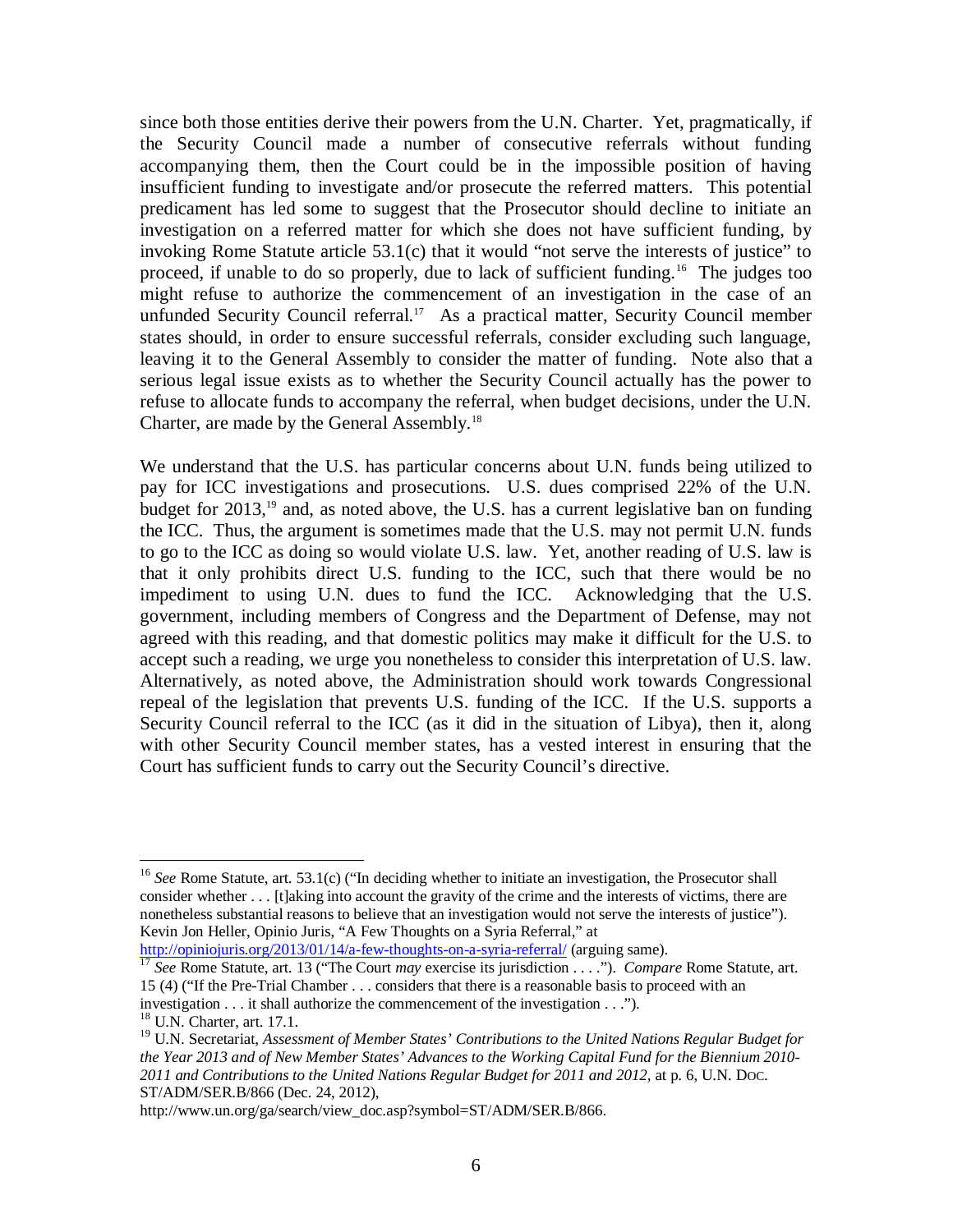## **(6) The U.S. should consider whether it always needs to include a clause exempting the nationals of non-States Parties from referred situations**

The text of the two referrals made to date also contains clauses exempting the nationals of non-ICC States Parties from jurisdiction that would otherwise follow from referral of the situation.<sup>20</sup> While a complete discussion of the merits of whether the U.S. should insist on such language is beyond the scope of this letter, we note that it generates considerable hostility internationally for the U.S. to insist on such jurisdictional exclusions. It is also worth considering that Rome Statute article 13(b) only permits the Security Council to refer a "situation" to the ICC.<sup>21</sup> Just as the Security Council would not be permitted to refer only the rebels in a situation country or only government forces in a situation country, it is entirely unclear whether it can exempt nationals of non-ICC States Parties. Put another way, while Security Council power its extremely broad under the U.N. Charter, $^{22}$  the ICC's Prosecutor and Judges take their directives from the Rome Statute, including the text of article 13(b) and article 27 (no immunity based on official capacity). Thus, there is at least some question as to whether the current jurisdictional carve-outs, vis-à-vis the nationals of non-ICC States Parties, are legally effective.<sup>23</sup>

### **(7) The U.S. should allow secondment of U.S. personnel to the Court**

Currently the U.S. does not second U.S. personnel to the ICC. Secondment would permit the U.S. both to support the Court and permit U.S. nationals to play a greater role in the Court's actual work. The ICC could also benefit from the extensive expertise of U.S. nationals who have worked at other international and/or hybrid tribunals such as the International Criminal Tribunal for the former Yugoslavia, the International Criminal Tribunal for Rwanda, and the Special Court for Sierra Leone. The U.S. has already taken a positive step in a similar direction by deploying 100 Special Operations Forces as military advisors to Uganda in order to assist regional forces to disarm and neutralize the LRA and to apprehend fugitive LRA members.<sup>24</sup> This additional step would allow the

 $\overline{a}$ 

ASPA, § 105(a). This provision, on its face, applies to peacekeeping and peace enforcement operations and not to referral resolutions and does not seem to mandate the type of non-State Party jurisdictional carve-outs found in Security Council resolutions 1593 and 1970. As argued above, we also suggest eventual repeal of ASPA.

<sup>&</sup>lt;sup>20</sup> S.C. Res. 1970, para. 6; S.C. Res. 1593, para. 6.

<sup>21</sup> *See* Rome Statute, art. 13(b).

<sup>22</sup> *See, e.g.,* U.N. Charter, arts. 40-42.

<sup>&</sup>lt;sup>23</sup> As noted above, one provision of ASPA restricts U.S. participation in U.N. peacekeeping operations absent an exemption from ICC jurisdiction covering them. *See* ASPA, § 105(a). Specifically, it states: the President should use the voice and vote of the United States in the United Nations Security Council to ensure that each resolution of the Security Council authorizing any peacekeeping operation under chapter VI of the charter of the United Nations or peace enforcement operation under chapter VII of the charter of the United Nations permanently exempts, at a minimum, members of the Armed Forces of the United States participating in such operation from criminal prosecution or other assertion of jurisdiction by the International Criminal Court for actions undertaken by such personnel in connection with the operation.

<sup>&</sup>lt;sup>24</sup> "U.S. sends special operation forces to Uganda," Digital Journal, Oct. 15, 2011, at http://digitaljournal.com/article/312830. *See also The Lord's Resistance Army Disarmament and Northern Uganda Recovery Act of 2009*, 111th Cong., 2nd sess. Cong. S.1067. Washington, D.C.